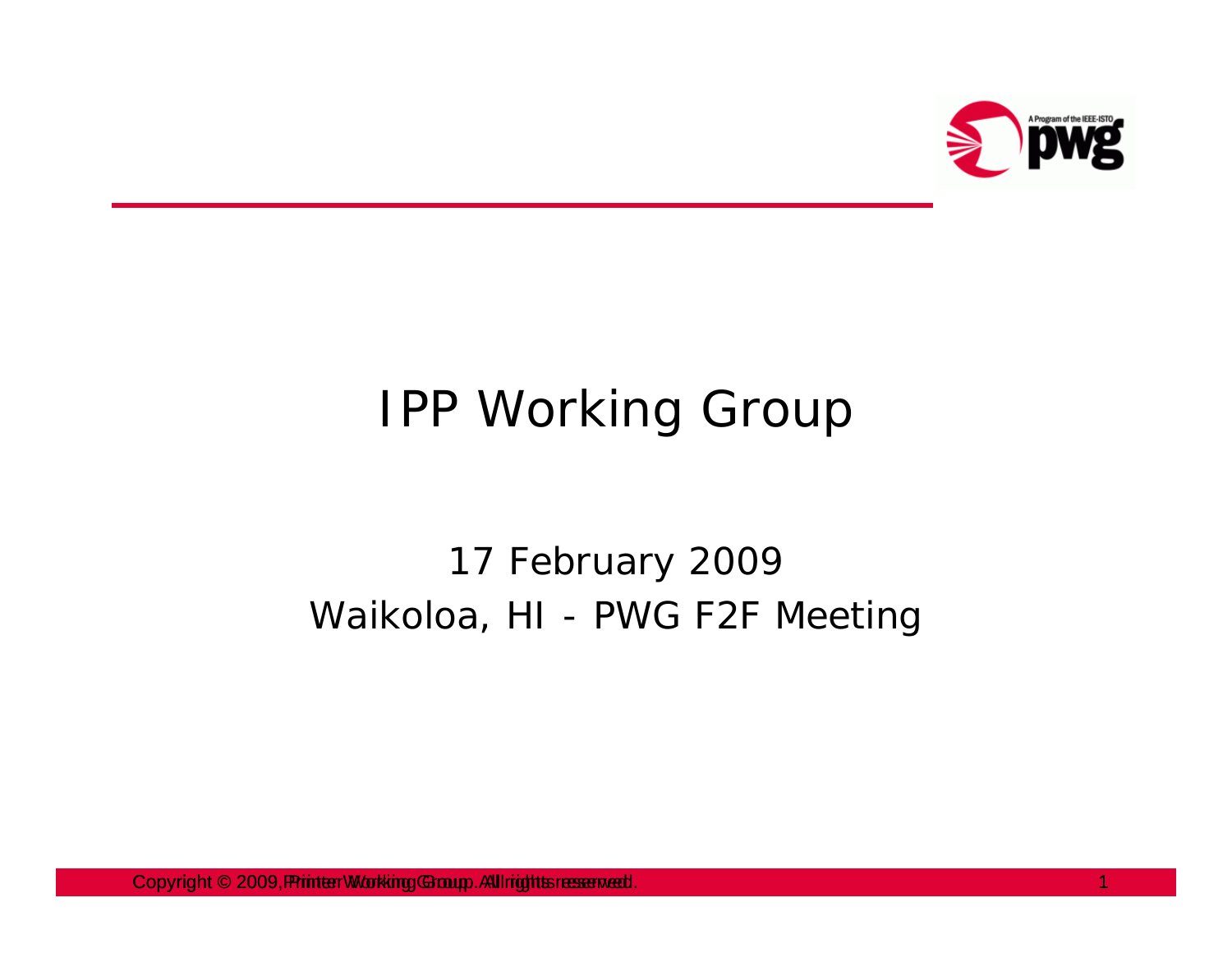IPP WG Meeting Agenda 17 February 2009 – Waikoloa, HI



- 8:00-8:15 Introductions, Assign Minute Takers
- 8:15-9:15 IPP/2.0 Review and Discussion
- 9:15-10:00 IPP PSX Review and Discussion
- 10:00-10:15 IPP Production Printing Set2
- 10:15-10:30 Action Items and Next Steps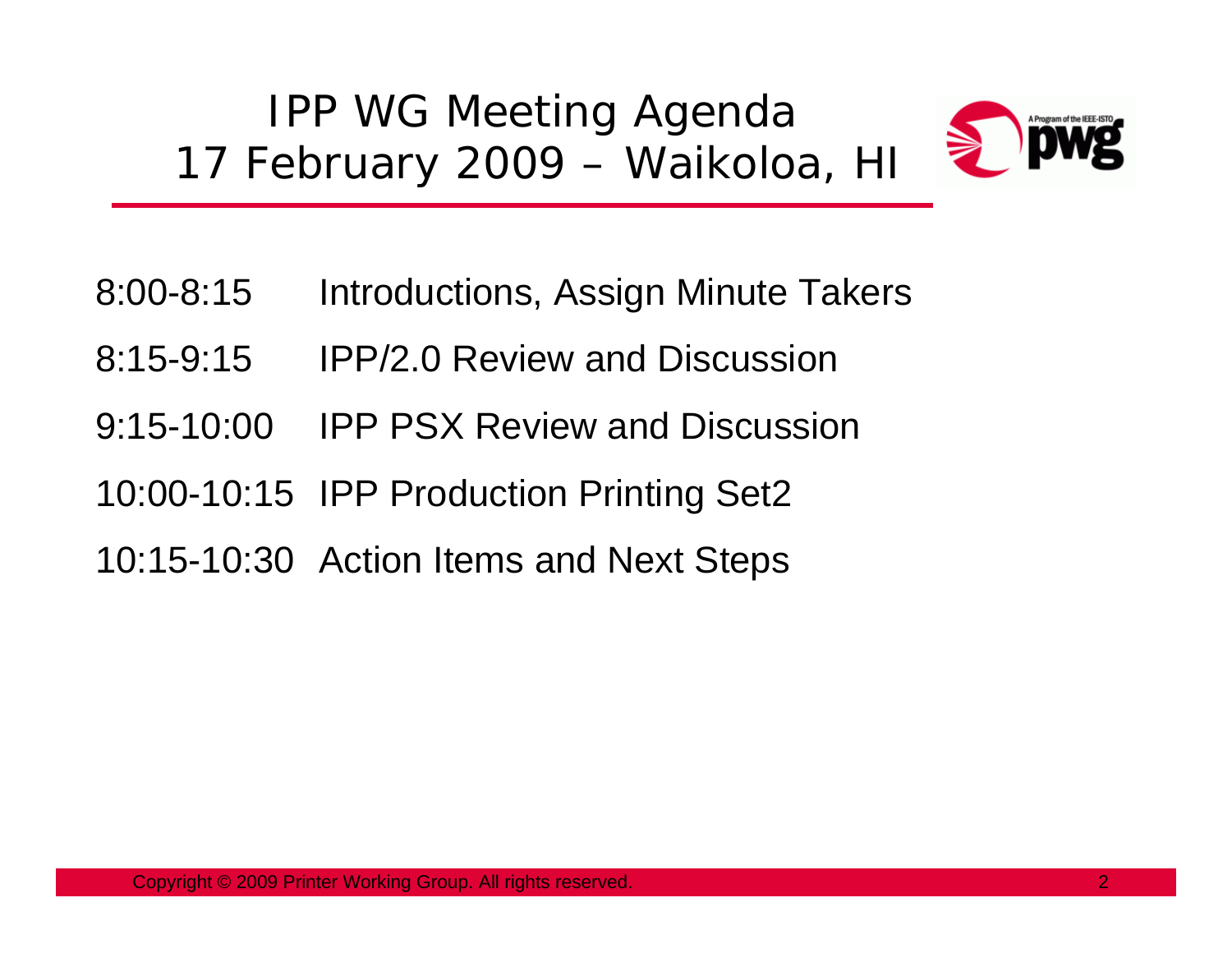## Current Status



- $\bullet$  IPP/2.0
	- Status is Stable Draft
	- Working Group last call ends 6 March
	- Required Operations and Attributes list is stable
	- Current version is 24 January 2009
	- ftp://ftp.pwg.org/pub/pwg/ipp/ippv2-wd/wd-ipp20-20090124.pdf
- $\bullet$  IPP Printer State Reasons Extensions (PSX)
	- Status is Prototype Draft
	- Working Group last call ends 6 March
	- IPP <-> Printer MIB mapping tables are stable
	- Current version is 8 February 2009
	- ftp://ftp.pwg.org/pub/pwg/ipp/wd/wd-ippstate10-20090208.pdf